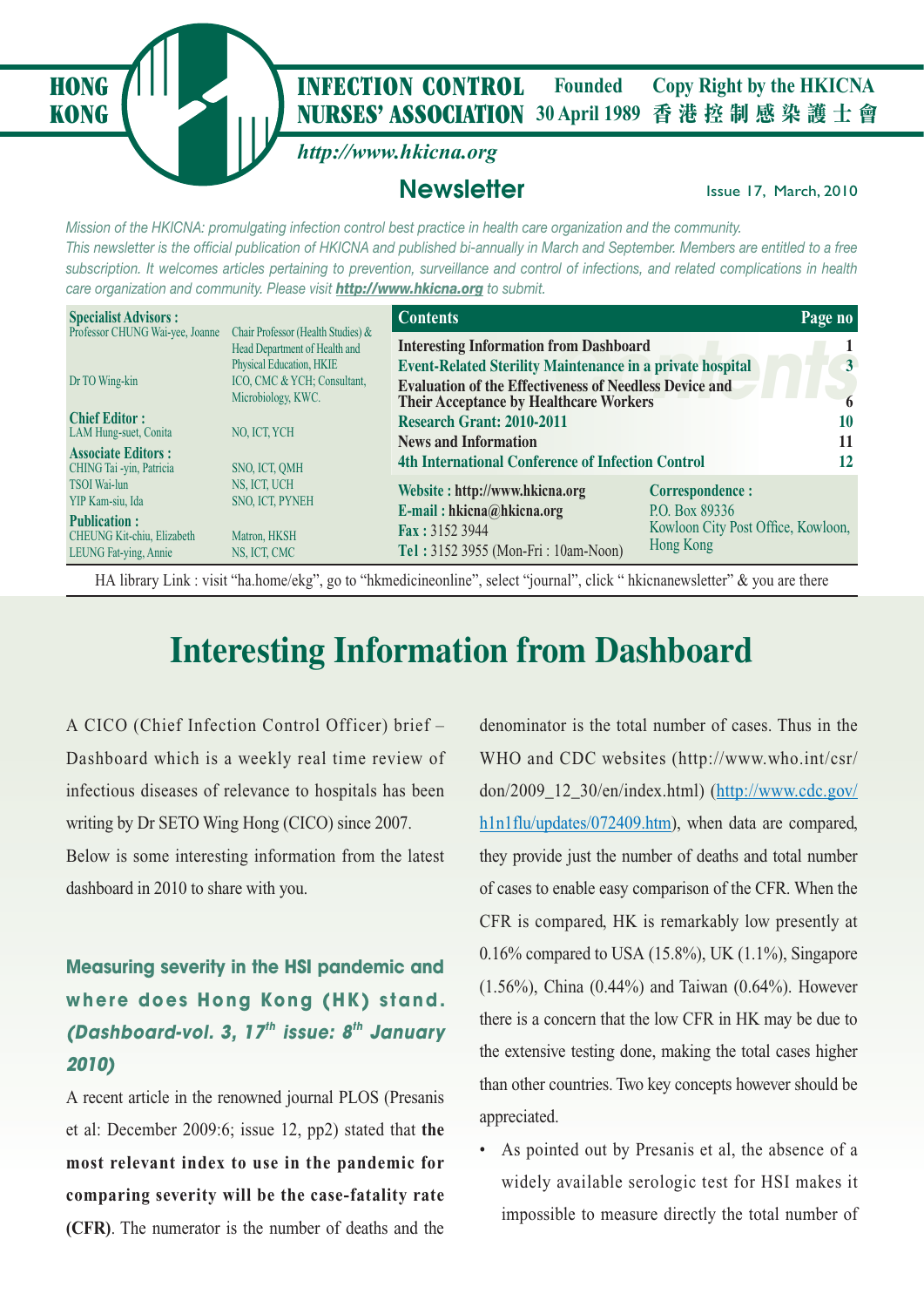cases infected. Nevertheless there are studies that have estimated the total number of cases. Presanis reported it for USA (NY City + Milwaukee) and Singapore reported it in their DH bulletin (http:// www.moh.gov.sq/mohcorp/publicationsnewsbulletins. aspx) . In **USA, estimated CFR is 0.007%** while **Singapore is rather similar at 0.006%**. Hong Kong has also estimated the total number of cases to be 15% of the population, based on serology studies and WK Chang's report (Bull. WHO 69:41; 349). The **CFR for HK is then 0.005%. This is reassuring that indeed HK has a low CFR.** Presanis et al also stated that a good rate for comparison is the caseintensive care ratio (CIR) which is the number of HSI admitted to ICU over total cases. Based on the above studies just quoted, the CIR for HK is 1.5% as compared to 2.8% for USA and 3.5% for Singapore. Again, HK is low in comparison.

• What should **not** be used for comparison is the population wide mortality rate which is the number of deaths divided by the total population. A key reason is that in epidemiology, the denominator should always be the "population at risk". Thus for the CFR, the denominator just consists of cases with HSI. It is inappropriate to use the country's population as the denominator as those uninfected are not at risk of dying from HSI. So the WHO and CDC websites do **not** list such population wide mortality rates for comparison. They may be found in some consumer's websites but are not taken seriously by professional epidemiologists. In fact, one of this website with such a list also advertises on the same page a natural remedy for the "flu".

 Based on the present data, HK's low fatality rate is recognized worldwide. Let us be vigilant to maintain

#### **What will be the nature of next winter surge? (Dashboard** *-vol. 3, 22nd issue: 12th February 2010***):**

Essentially we cannot be certain especially in the context of a new pandemic. However it is still worthwhile to summarize what we do know and extrapolate it to explain the present situation. It is known for instance that the winter surge is dependant on various factors including the antigenic structure of the virus, herd immunity and the weather in particular the temperature and relative humidity (RH). A few points in this regard should be noted:

- Why is the winter surge still not evident? A classic study by Palese's group shows that for Influenza virus to spread efficiently in the winter, both the temperature and RH is vital (PLoS Pathog 2007/vol3/ issue10/e151). However a key factor is the RH and Palese reported that **"transmission was completely blocked at a high RH of 80%"**. The winter surge in HK usually starts in January to February. Analyzing RH from 2005, the mean for January is always <80% except for 2010. In fact for Feb. 2010 so far, it is >80% every day (Range: 83-96.5). Last year for the same period there is only one day  $>80\%$  (Range: 68.5-80.5). **The high RH this year should be a key factor for the delayed appearance of the winter surge**.
- What will be the dominant strain for the winter surge? Upphoff et al (Eurosurveillance VOL14/32/1-3) with surveillance data from 1992-2009 and modeling, predicted that chances in seasonal influenza viruses "to lead to considerable morbidity during the coming influenza season 2009-10 to be very low." The model applies to Germany with implications that much of Europe may be similar. **He predicted that HSI will exert "rapid total replacement, as seen in previous pandemics." It may also be the case in HK and it is**

it.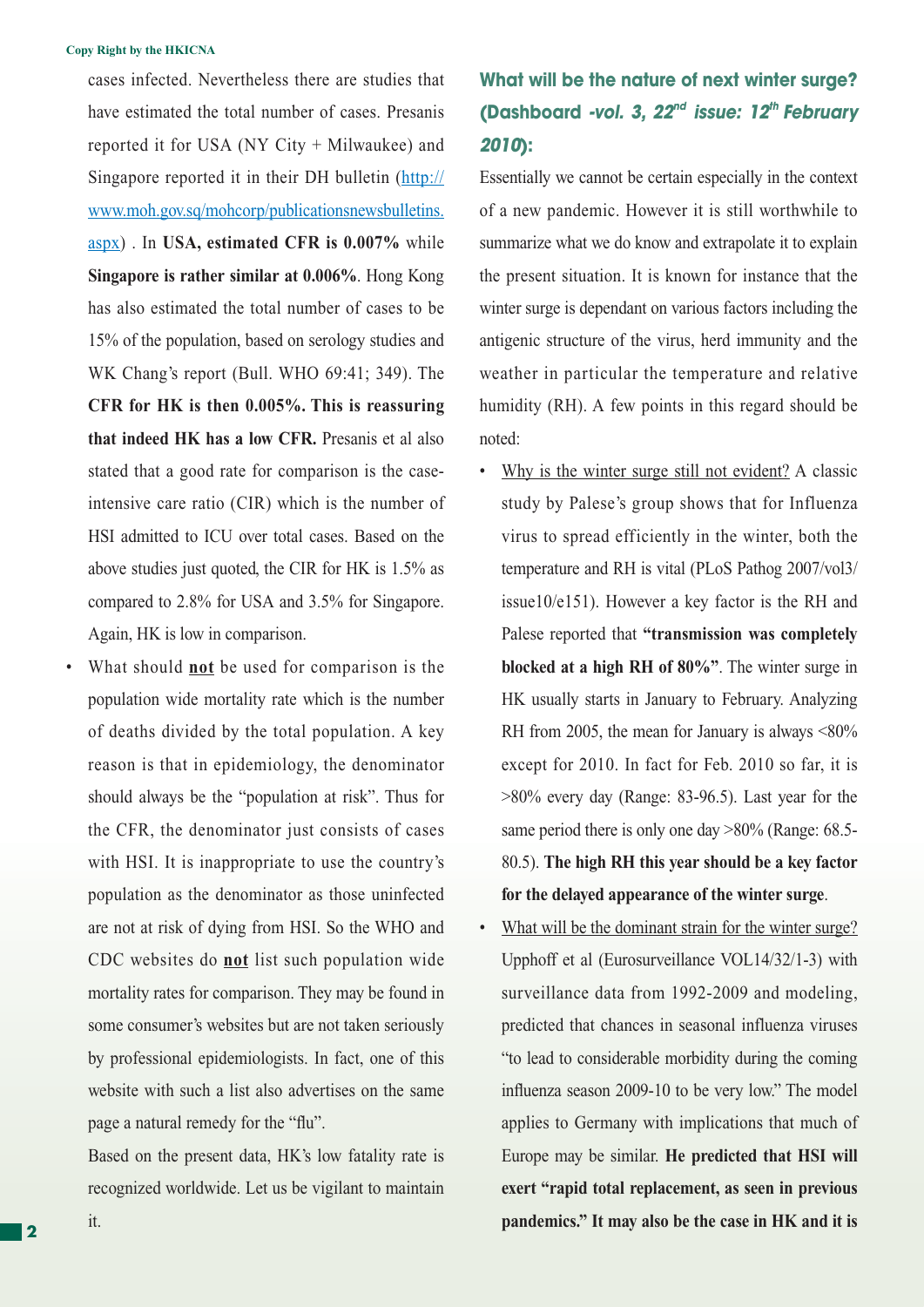**pertinent that for the last three weeks, not a single**  H3N2 seasonal influenza strain is reported by the **PHLC**. Upphoff et al also stated that the seasonal strain with the highest possibility to be retained is Influenza B. Thus it is relevant that last week,  $62.5\%$ of influenza strains reported in China are Influenza B. The situation deserves monitoring.

How severe will the winter surge be? One cannot be certain. However the winter surge after the 1968 pandemic was reported as relatively mild. Roden for example reported in UK that "influenza prevalence in the winter of 1968-69 rose to only a moderate height in any one week" (Bull WHO 1969, 41:375). Positively, WHO reports that for now influenza in the northern hemisphere "remain low in most regions" in spite of the cold winter. **If RH remains high and temperature doesn't fall too drastically, HK winter surge may be relatively benign**.

### **Event-Related Sterility Maintenance in a private hospital**

#### **Cinder CHAN & Berni LEE, Infection Control Team Matilda International Hospital**

Did you ever hear about "sterile items discovered 50 years after World War II"? The story is about a nurse who found gauze and bandages wrapped in muslin in the basement of a hospital in British Columbia, Canada. The finder imagined that they were probably prepared for shipment to Europe. She took them to the laboratory for testing, and cultures showed no growth.<sup>1</sup> Our hospital then started the principle of "event- related sterility maintenance" for 10 years. The concept of Event Related Sterility assumes a package will remain sterile unless the integrity of the package is compromised.<sup>2</sup>

However, this change did not happen overnight. The policies and procedures must be approved by the Infection Control Committee and the following issues should be addressed:

- Requirements for wrapping, storage, and rotation of sterile supplies.
- Definition of an event that may cause a sterile item being compromised, such as the package being wet or torn, or the seal being broken or tampered with.
- Clear direction that final inspection of the package and the ultimate decision to use the contents of the package rest with the health care worker.

Orientation, in-service, and audits to assure that all necessary staff understand and implement the policies and procedures.<sup>3</sup> When we first practised the event-related sterility maintenance (ERSM), we encountered some obstacles such as overcoming resistance to change by managers and staff, and especially the Department of Health. Everyone was concerned that this practice must not compromise patient safety at any time. To practise ERSM, it is no doubt that the CSSD must exercise vigilant control and undertake tests on a regular basis to ensure all related factors are strictly adhered to.

How did we implement the change?

- 1. Literature research to support the ERSM
	- a. **AAMI**, 1993<sup>4</sup>

 *Shelf-Life-* "The shelf-life of a packaged sterile item is event-related and depends on the quality of the wrapping material, the storage conditions, the conditions during transport, and the amount of handling. There should be written policies and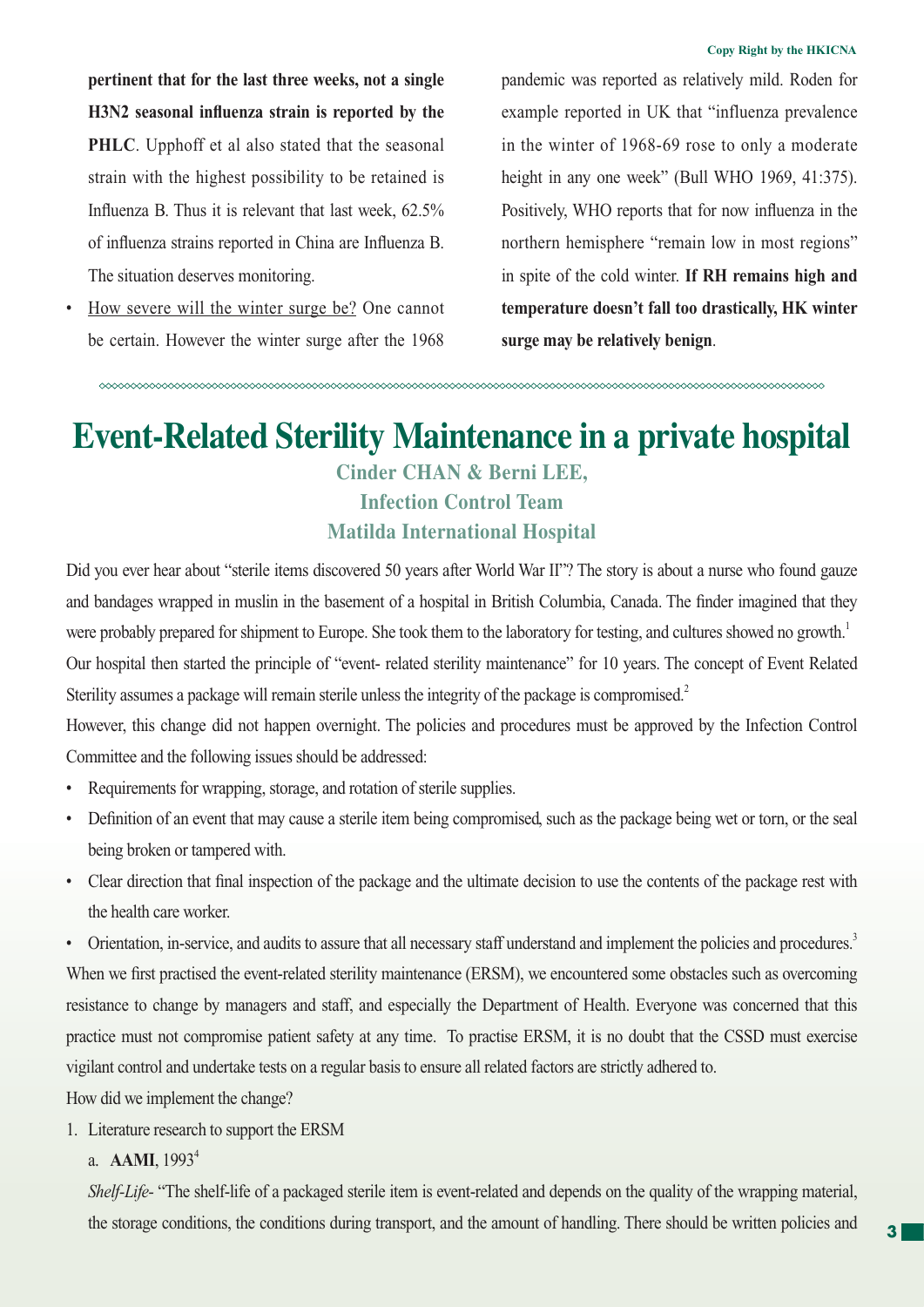#### **Copy Right by the HKICNA**

procedures for how shelf-life is determined and for how it is indicated on the product."

*Expiration Dating-* "Each item intended for use as a sterile product must be labelled with a lot control number, a control date for stock rotation, and the following statement: 'Product is not sterile if packaging is open, damaged, or wet. Please check before using.'"

- **b.** JCAHO<sup>5</sup> "There are written policies for the shelf-life of all stored items." IC.5.1.2
	- c. **AORN, Recommended Practice VIII<sup>6,7</sup>** "Shelf-life of a packaged sterile item is event-related...."
	- d. **The Australian Standard AS 4187-1998**<sup>8,9</sup> "Event related factors which influence shelf life."
- 2. Define goals for the policy-to implement evidence based practice as well as reducing costs and improving patient care
- 3. Review technical documentation on barrier quality of packaging materials focus on the quality of the filter layer, not number of filter layers
- 4. Review current practices to establish compliance with AAMI, AORN, JCAHO and CDC
- 5. Develop and implement initial and on-going testing protocol (Event Related Sterility Check)
- 6. Develop a policy (for acceptable storage conditions)
- 7. Define labeling policy (a load and a lot number)
- 8. Define "events" that would require reprocessing of packages (e.g. torn, dropped on the floor)
- 9. Define rotation policy (First in First out Basis)
- 10. Define how to monitor compliance (Audit)
- 11. In service mandatory training
- 12. Monitor healthcare associated infection rates
- 13. Evaluation on staff and manpower utilization
- 14. Quality Control: written guidelines, periodic inspection, sterility check and audit for compliance.

A SWOT (Strength-Weakness-Opportunity-Threat) analysis was considered for the feasibility of the change, i.e. Event related

Vs Time related Sterility Maintenance:

| <b>Strength</b>                                                                   | <b>Weakness</b>                                                        | <b>Opportunity</b>                   | <b>Threat</b>                                                             |
|-----------------------------------------------------------------------------------|------------------------------------------------------------------------|--------------------------------------|---------------------------------------------------------------------------|
| Evidence based practice from international<br>standards (AMMI, JCAHO, AORN)       | Knowledge deficiency of<br>ERSM theory by staff                        | New learning process                 | Increase infection rate if not handled<br>or stored properly of the packs |
| Reduce costs-manpower, repossessing<br>packs costs & wrapping material cost       | Initial capital cost-non woven<br>wrap and Genesis pans                | New Breakthrough                     | Not accepted by Department of Health                                      |
| Manpower – better utilization for other<br>nursing activities                     | Resistance from staff and<br>it is not widely accepted in<br>Hong Kong | Improve sterile supply<br>management | Staff cut                                                                 |
| Time saved on checking, reprocessing,<br>and returning items                      |                                                                        |                                      |                                                                           |
| Environmentally friendly-reduced water,<br>wrapping paper, tape & labels consumed |                                                                        |                                      |                                                                           |

Considerations are also made on manpower, running costs, capital investment and training:

- a. Manpower: checking expiry dates and expired trays returned to CSSD, unwrapping and rewrapping reprocess
- b. Running costs: Non-woven wrap
- c. Capital investment: Genesis pans durable containers designed for steam penetration and wrapping is unnecessary
- d. Reprocessing: number of cycles run by washer, washing chemicals, maintenance (washer/dryer), manpower, water and electricity.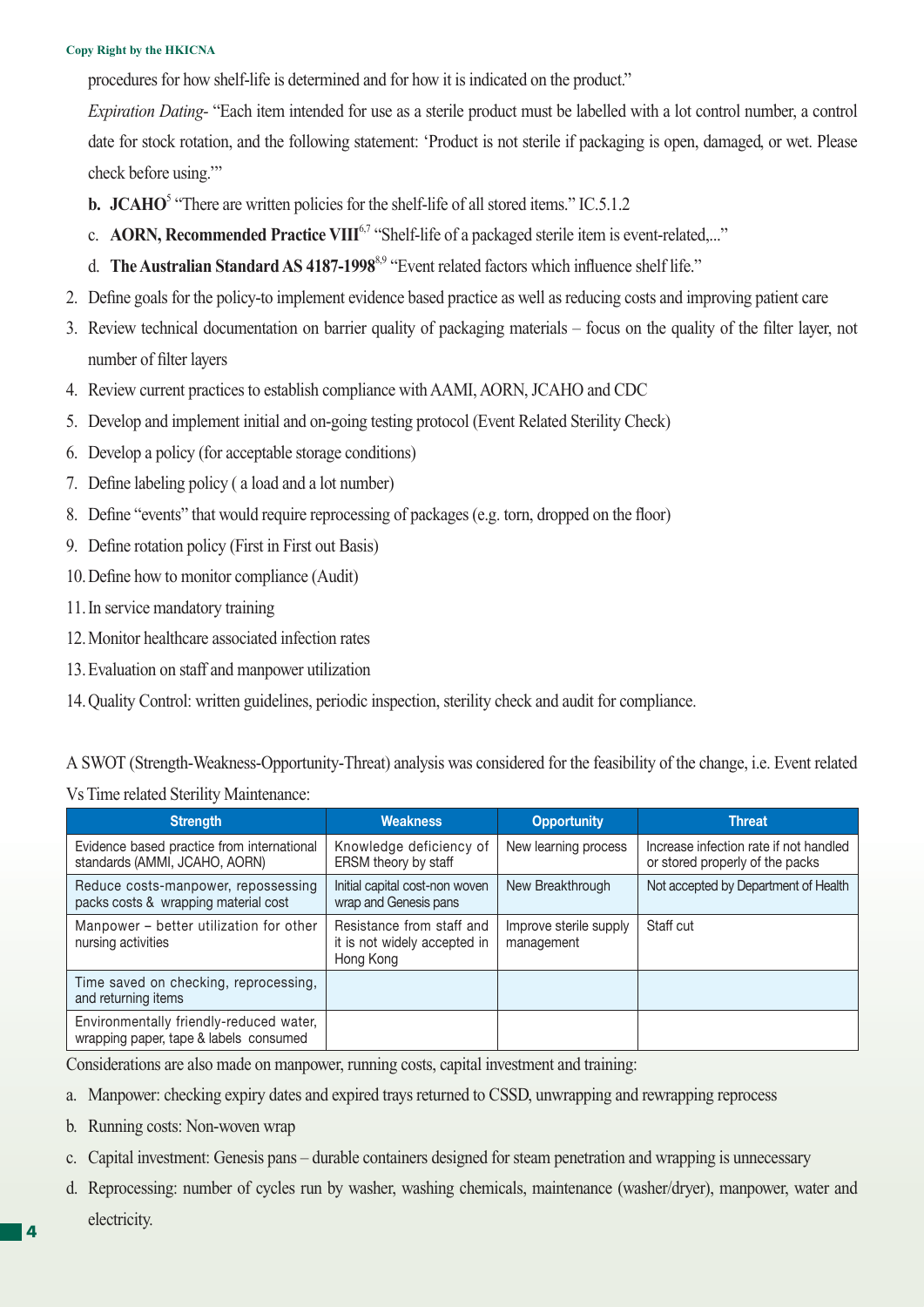#### **Copy Right by the HKICNA**

After implementing ERSM policy, our hospital with 102 beds saved approximately HK\$770,000 per year. Costs reduce due to less rewrapping, less reprocessing and less resterilization, resulting in an improvement in our sterile supply management, as well as delighting our staff because we do not have to routinely survey our sterile trays for outdates or for expiration dates. This impact of change is significant: 1) representing savings in both reprocessing and labor costs. 2) The timely and costly practice of reprocessing is greatly reduced. 3) One full time staff is reduced in the CSSD and could spend time in more productive job functions. By controlling costs, we could all put into the quality of patient care. In addition, audits on the knowledge of ERSM and periodic inspection were conducted yearly with over 90% compliance. Our Infection Control Team agreed the changeover has been successful: *"We have had no noticeable change in infection rates that might indicate there have been any problems whatsoever."*

Our success is associated with the total commitment at all levels of the organization, i.e. every staff follows the newly established sterilization standards and practices. A lot of time was spent on educating all those involved and hence satisfactory outcomes resulted. We suggest hospital managers to eliminate sterile outdates by

- Properly selecting sterile packaging
- Monitoring their sterilization processes
- Controlling the event surrounding the handling and storage of sterile items until they are used.
- Staff to follow evidence based practice

The last but not the least, the event related sterility maintenance has gained universal acceptance including countries such as Australia, New Zealand and the US, producing cost saving and measurable results.<sup>10</sup>

#### **References:**

- 1. Small D. A timeless tale: converting from date-related to event-related resterilization of supplies. Leadership in Health Services. 1995; 4(2): 40-41.
- 2. Mayworm D. Sterile shelf life and expiration dating. J Hosp Supply, November/December 1984.
- 3. Schroeter, K. Implementation of an event-related sterility plan. AORN Journal, 1994, 60, 4, 595-602.
- 4. Association for the Advancement of Medical Instrumentation, "Draft: Good Hospital Practice: Steam sterilization and sterility assurance.", ANSI/AAMI ST46, 1993.
- 5. Joint Commission on Accreditation of Healthcare Organizations, Accreditation Manual For Hospitals, Chicago: JCAHO, 1993.
- 6. Association of Operating Room Nurses, "Recommended Practices for Selection and Use of Packaging Systems." AORN,1992. Vol. 56, No. 6, pp. 1096-1100
- 7. Conner, R "RP: Packaging systems", Recommended Practice VIII, Standards, Recommended Practices, and Guidelines. AORN, 2005, pp418
- 8. Australian Standard AS 4187 1998. Cleaning, disinfecting and sterilizing reusable medical and surgical instruments and equipment and maintenance of associated environments in a health care facilities.1998
- 9. Polzella, M & Holbeche, B "A study to evaluate the effectiveness of sterile wraps over an extended period of time at the Northern Hospital Melbourne" Sterilization Australia, 2002, 21(1) pp.18-21.
- 10. Gruendemann, B. J. & Mangum, S.S. Infection prevention in surgical settings. 2001, pp212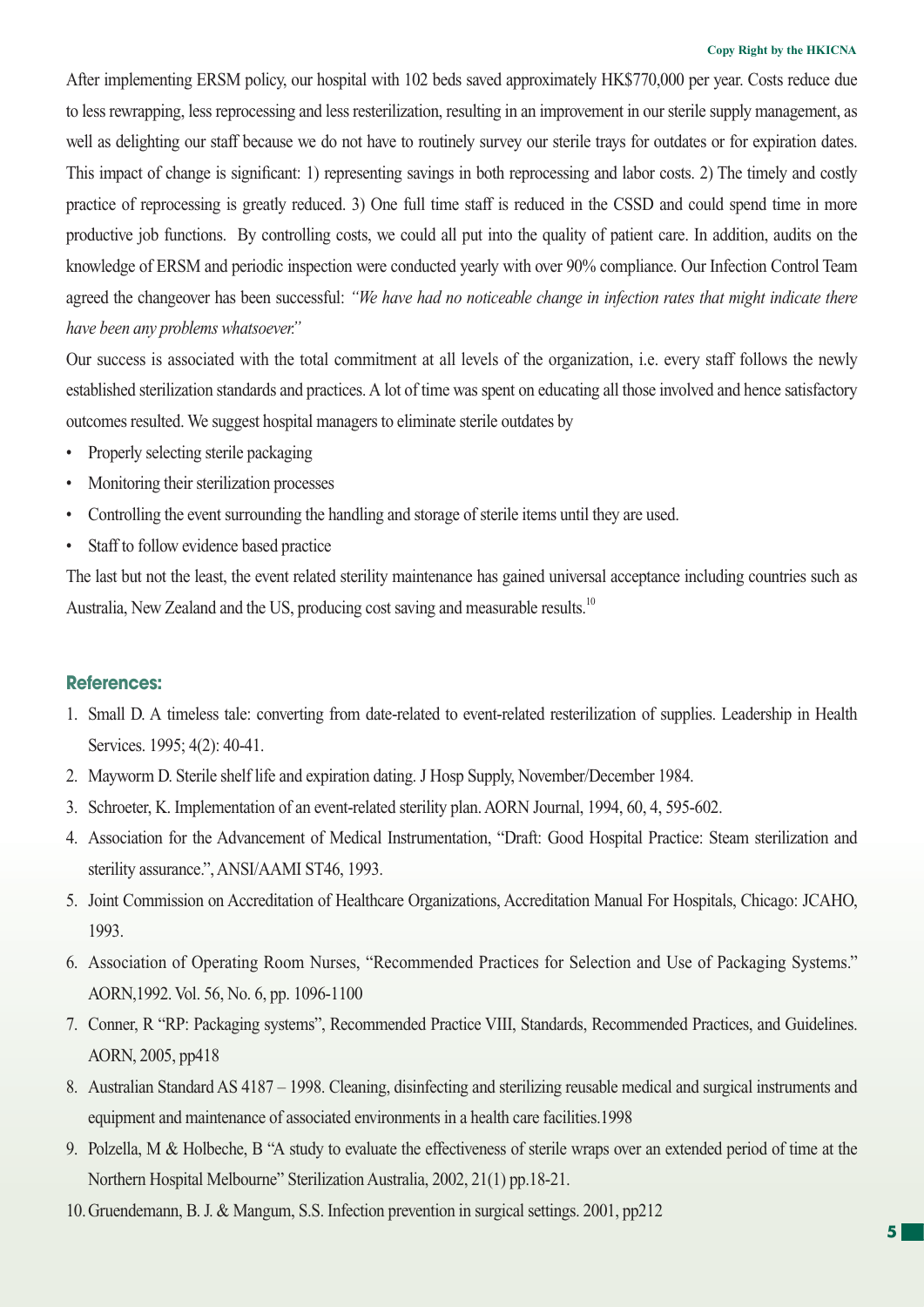### **Evaluation of the Effectiveness of Needless Device and Their Acceptance by Healthcare Workers**

**Man Yin CHOW; Hon Kei SIU; Ka Lam CHENG; Man Kit YU; Suet Yi LEE; Dominic, Ngai Chong TSANG Infection Control Team, Queen Elizabeth Hospital**

#### **Background:**

Needle stick injuries (NSIs) pose a significant occupational hazard to health care workers especially in the potential transmission of blood-borne pathogens. In QEH, in order to reduce the risk of NSI, the needless connector (Fig. 1) has been introduced to replace traditional heparin locks in various wards since late 2006. However, this safety device could only reduce the exposures of needle when giving bolus injection. NSIs have still been reported during use of intravenous –needle assemblies such as the handling of the intravenous piggyback-needle (Fig. 2) and of dangling exposed needles disconnected from the secondary medication sets (Fig, 3) when patient is on IV line.

In 2008, the intravenous tubing-needle assemblies were the third highest procedure-related cause of NSI, 11% of the total needle stick injury number in our hospital. Aiming to eliminate this problem, a trial of new safety devices has been conducted in selected Medical and Surgical wards in QEH from April 2009 to 30 September. This trial is funded by the OSH Training & Welfare fund.









#### **Objectives:**

1)to evaluate the staffs' usability and acceptance in using the new safety device 2)To determine the new safety device's effectiveness in reducing intravenous tubing-needle assemblies related NSIs

#### **Methodology**

**Study Period:** 1<sup>st</sup> April 2009 to 30<sup>th</sup> September, 2009.

**Study Design: Case control study** 

*Case:* 4 wards (2 medical admission and 2 surgical) were chosen for the device trial

*Control:* 4 wards (2 medical and 2 surgical) were selected as control wards

*Subjects:* The end-users included nurses and doctors

*Intervention:* The new device is a single-piece instrument with a bi-directional connector and two swabbable needle-free injection ports. It is designed to avoid the use of needles into the "Y-site" on primary intravenous line (Fig. 4). Training sessions were provided to end-users prior to implementation and regularly reinforced thereafter by infection control nurses. This training included how to operate the device properly and when it should be used in clinical practice.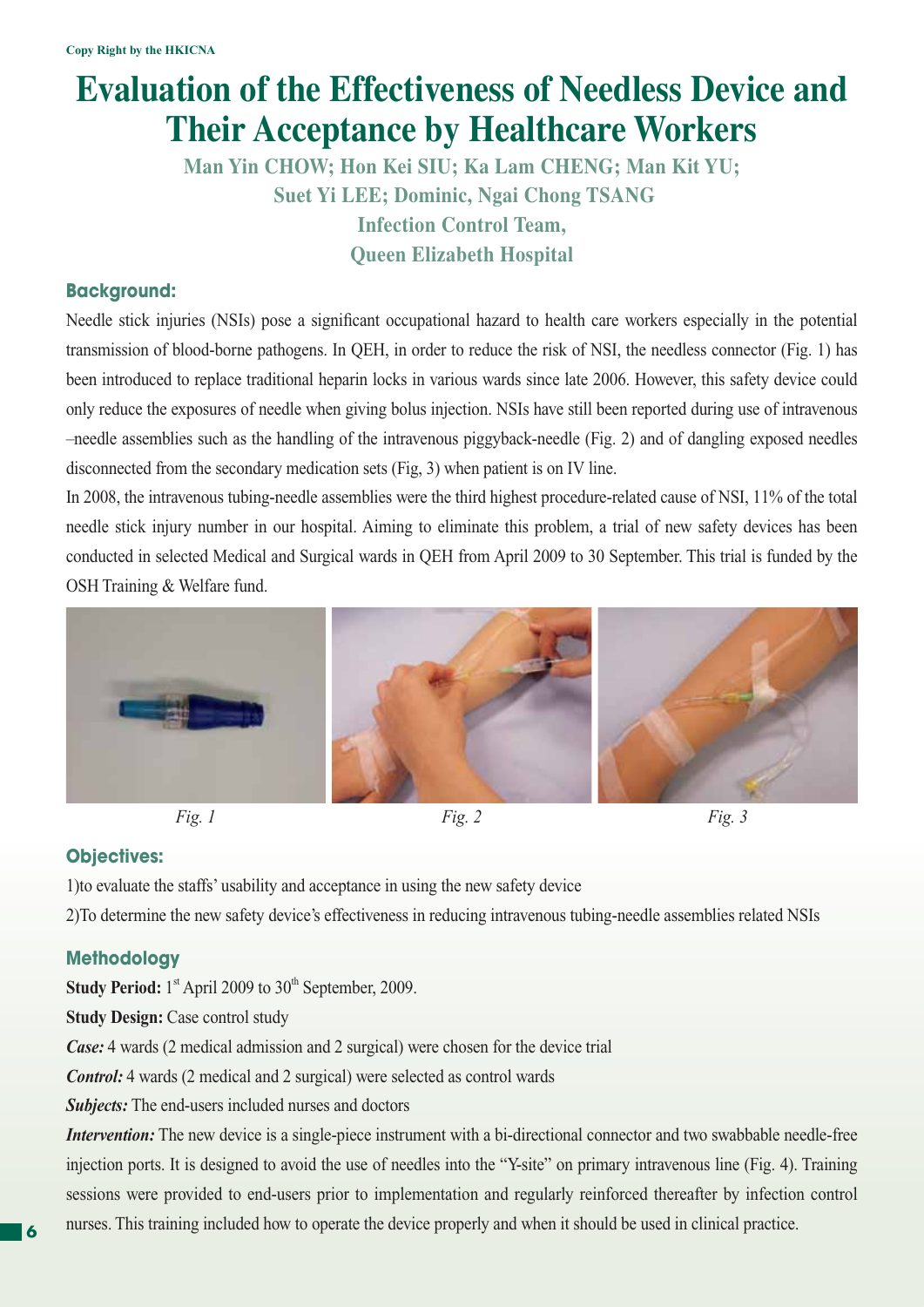



*Data collection* Following the completion of the trial, the NSI incidence related to intravenous tubing-needle assemblies were compared between the intervention and control wards as primary outcome. The procedure-related NSI rates of the intervention wards were also compared within the same period  $(1<sup>st</sup>$  April to  $30<sup>th</sup>$  September 2009) as well as to those from a year ago  $(1<sup>st</sup>$  April to  $30<sup>th</sup>$  September 2008.)

Health care worker acceptance and usability ratings of the new device were assessed by anonymous questionnaires. Each healthcare worker scored 11 statements concerning their experience and patient or procedure consideration on the device. The statements were rated using a Likert scale in which they either strongly disagreed =1, disagreed=2, neither agreed nor disagreed=3, agreed=4 or strongly agreed=5 with various aspects of using the new device. This assessment included the self-reported compliance rate (0=never use; 10=always use) in using the new device, since personal compliance is an important reflector of acceptance.

*Data Analysis:* The rates of NSI were calculated over patient bed days on the respective intervention wards and control wards as the denominator. Poisson test was used for evaluating the significance difference. P values of 0.05 or less were regarded as significant. For the questionnaire, the mean score out of 5 with optimum score  $=$  5 was obtained.

#### **Results:**

#### **Effectiveness of new device**

The NSI incidence of the intervention wards dropped from 1.165/1000 patient-bed days to 0.079/1000 patient-bed days (Table.1). The NSI incidence of the intervention wards was lower than that of the control wards (0.113/1000 patient-bed days) (Table. 2)

Table 1. Compared NSI incidence rate in intervention wards within the same period  $(1<sup>st</sup>$  April to  $30<sup>th</sup>$  September 2009) and from a year ago (1 April to  $30<sup>th</sup>$  September 2008.)

|                                                 | NSI rate associated with intravenous tubing-needle assemblies /1000 patient bed days |                      |                |                     | <b>Test for</b>                      |
|-------------------------------------------------|--------------------------------------------------------------------------------------|----------------------|----------------|---------------------|--------------------------------------|
|                                                 | 2008<br>1 Apr-30 Sep                                                                 | 2009<br>1 Apr-30 Sep | Diff. in rates | SE (Diff. in rates) | comparing the<br>two rates $\dagger$ |
| Intervention wards                              | 0.165                                                                                | 0.079                | 0.086          | 0.100               | <b>NS</b>                            |
| Control wards                                   | 0.000                                                                                | 0.113                | 0.113          | 0.065               | <b>NS</b>                            |
| *Assume the data follow<br>Poisson distribution |                                                                                      |                      |                |                     | " $NS" = Not$<br>significant         |

|  | Table 2. Comparison of NSI incidence rate between Intervention wards and Control wards from 1 Apr 2009 to 30 Sep |  |  |
|--|------------------------------------------------------------------------------------------------------------------|--|--|
|--|------------------------------------------------------------------------------------------------------------------|--|--|

|                                                 | NSI rate associated with intravenous tubing-needle assemblies<br>/1000 patient bed days (1 Apr -30 Sep 2009) |                      |                |                     | <b>Test for</b><br>comparing the |
|-------------------------------------------------|--------------------------------------------------------------------------------------------------------------|----------------------|----------------|---------------------|----------------------------------|
|                                                 | <b>Intervention wards</b>                                                                                    | <b>Control wards</b> | Diff. in rates | SE (Diff. in rates) | two rates                        |
| Overall                                         | 0.079                                                                                                        | 0.113                | 0.034          | 0.086               | NS.                              |
| *Assume the data follow<br>Poisson distribution |                                                                                                              |                      |                |                     | "NS"= Not<br>significant         |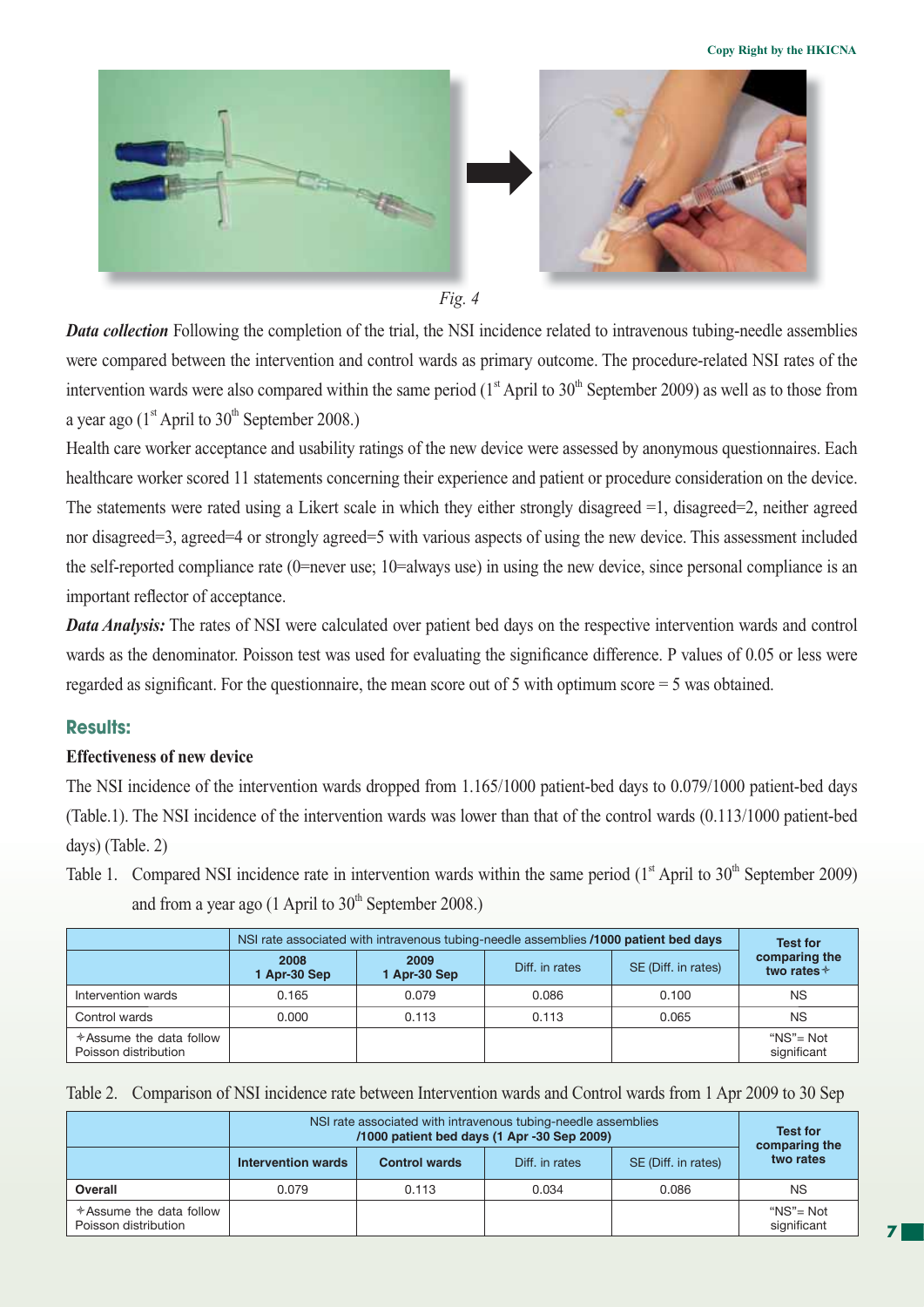#### **Copy Right by the HKICNA**

#### **User acceptance and usability**

Questionnaires were distributed to 80 nurses and 21 doctors. Of the 101 distributed questionnaires, 79% (63 nurses and 16 doctors; 36 from Medical and 43 from Surgical) were fully completed and returned.

The users' acceptability and usability assessed from 11 statements are shown in Figure 5. The majority of respondents strongly agreed the new device could help reduce NSIs and eliminate the need for needle exposure (overall mean scores 4.19 and 4.15 respectively). However, most respondents felt that they required more time to operate the new device and it was considered rather more difficult to be secured firmly on patients (overall mean score 2.98 and 2.81 respectively).







The self-reported compliance in surgical intervention wards was obviously higher (9.34) than in medical intervention wards (5.67). The higher self-reported compliance rate generated more favorable responses towards the new needless device. Of the overall 79 respondents, 73% showed a positive response and they preferred to use the new safety device over the conventional one (Figure 6). "Minimizes NSI" was the strongest motivator. The two main reasons for the negative responses were that the device is too bulky and required extra preparation work.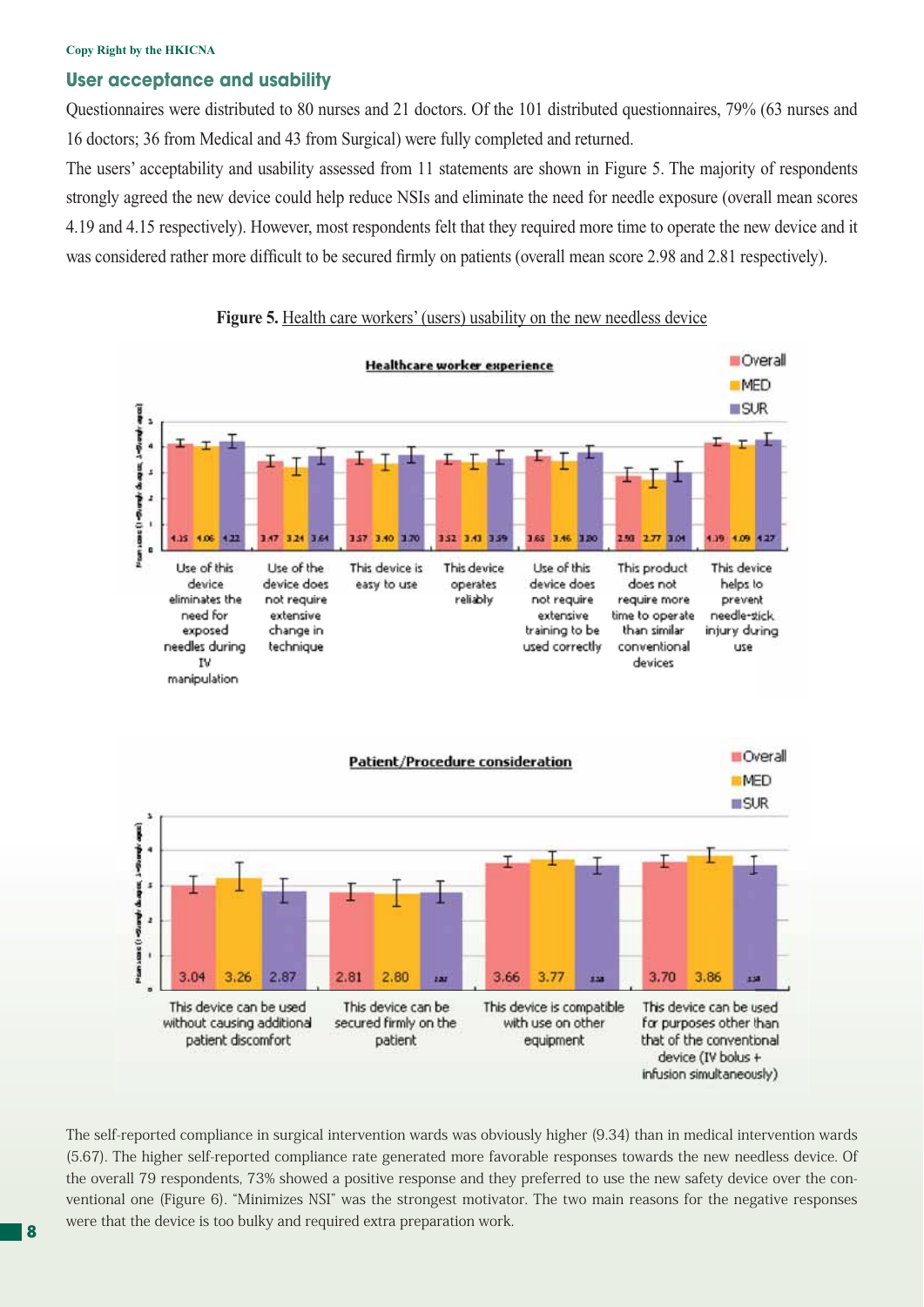

#### **Figure6.** Health care workers' (end-users) acceptance on the new needless device

#### **Discussion**

Results demonstrate the decrease of NSIs after the implementation. However, our findings are statistically insignificant. This may be due to the small number of NSI cases specifically related to intravenous tubing assemblies. During the study period, two needle stick injuries occurred in the intervention wards (one each in the



Surgical and Medical departments). Both cases occurred in the beginning of the study when the nurses were not yet aware of the implementation of the new device and they sustained needle stick injuries when they used a syringe to access the lines. These two injuries probably could have been prevented if the awareness of the new device had been maintained, such as by frequent promulgation, education and post-implementation communication. These issues can be further targeted in future study programs.

The new device is widely accepted with a 73% favorable overall opinion that they are willing to continue to use. Among them, 90% viewed this device as a useful means to reduce NSI. Among those who did not accept the new device, it was considered "too bulky", and "required extra preparation work" were the important reasons. More than half of the surgical ward staff concerned the device was difficult to handle due to having to manipulate its long tubing, which causes kinking thus affecting the infusion rate. To facilitate the practicability and user acceptance of the device, perhaps if shorter tubing was used could be made possible. However, such a modified device is currently unavailable in the market.

#### **Conclusion**

We have shown the use of the needleless device to decrease NSIs in both medical and surgical wards. Furthermore, the device is well accepted by frontline health care workers. To enhance program success, strategies to promulgate before and during program implementation including staff training and education, on-going communication, and understanding of potential problems encountered are crucial.

#### **References:**

Scientific Committee on AIDS and STI (SCAS), and Infection Control Branch, Centre for Health Protection, Department of Health (2007). Recommendations on the Post Exposure Management and Prophylaxis of Needle Stick Injury of Mucosal Contact to HBV, HCV and HIV.

Centers Disease Control and Prevention (2008). Workbook for designing, implementing and evaluating a sharp injury program.

Orenstein, R., Reynolds, L., Lamb, A., Markowitz S. M. & Wong E. S. (1995). Do protective devices prevent needlestick injuries among health care workers? AJIC, 23:344-51.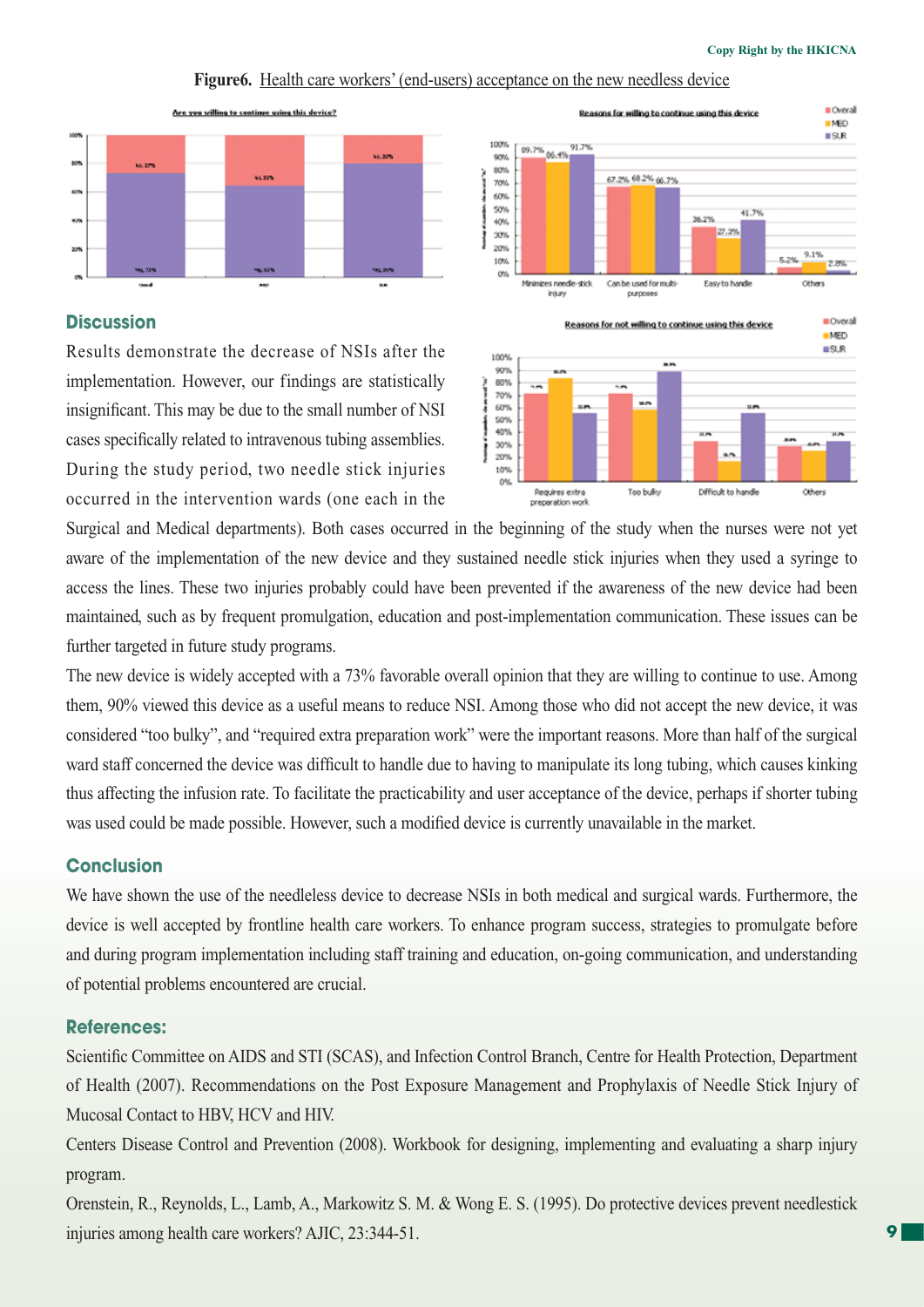### **Research Grant: 2010-2011**

**Online application - http://www.hkicna.org**

#### **Introduction**

Research provides a ground for evidence-based practice in infection control and prevention. Therefore, HKICNA developed a research grant in September 2003.

The achievement will highly depend on members' concerted effort. Keeping this in mind, HKICNA cordially invites all of our members to apply.

#### **Application Online**

le

Every active HKICNA member is eligible to apply for the research grant. For the details of application, please visit http://www.hkicna.org before the closing date.

#### **Members of Research Review Panel:**

- 1. Professor Paul CHAN, Associate Professor, Department of Microbiology, The Chinese University of Hong Kong, Hong Kong.
- 2. Professor Joanne CHUNG, Chair Professor (Health Studies) & Head, Department of Health and Physical Education, The Hong Kong Institute of Education, Hong Kong.
- 3. Ms Glenys HARRINGTON, Consultant, Infection Control Consultancy, Australia.
- 4. Professor William JARVIS, Clinical Associate Professor, School of Medicine, Emory University; Adjunct Assistant Professor, Rollins School of Public Health, Emory University, and private consultant , USA.
- 5. Ms Patricia LYNCH, Past Chair, International Federation of Infection Control, USA.
- 6. Professor Didier PITTET, Director, Infection Control Program, The University of Geneva Hospitals, Switzerland; Lead, WHO, World Alliance for Patient Safety.
- 7. Dr Wing Hong SETO, CICO, HAHO; director of Q&RM, Queen Mary Hospital, Hong Kong.
- 8. Dr Wing Kin TO, Infection Control Officer, YCH and CMC; consultant, microbiology, KWC, Hong Kong.
- 9. Professor Samson WONG, Assistant Professor, Microbiology. The University of Hong Kong, Hong Kong.

#### **Funding for Application:**

Maximum HKD\$100,000 per proposal, the amount granted is subject to the panel's decision.

#### **Vetting Criteria:**

- 1. **FRIEND –F**easible, **R**elevant, **I**nteresting, **E**thical, **N**ovel, **D**eliverable.
- 2. **Theme –**Related to infection control.

#### **Closing date for Application:**

30th June 2010

#### **Result of the Application:**

Applicants not notified by  $30<sup>th</sup>$  September 2010 should consider their applications unsuccessful. The result will be released in the coming issue of this newsletter by September 2010 too.

#### **Undertaking:**

**10** The successful candidate is required to sign an undertaking with HKICNA.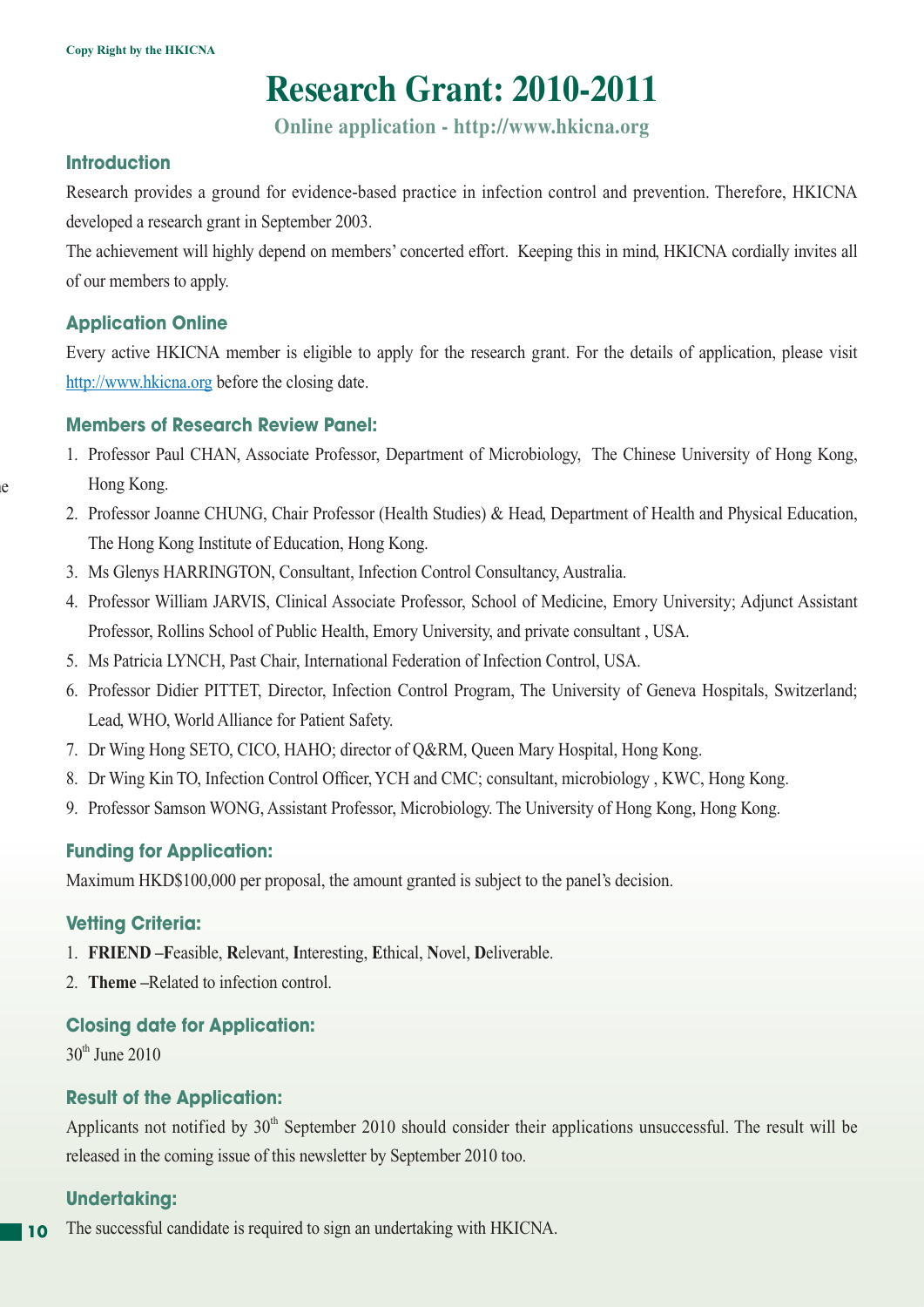## **News and Information**

#### **A. Congress / Symposium:**

#### **1. IFIC collaborative conference with the Infection Prevention and Control African Network (IPCAN)**

 29 August -1.September 2010 Spier Estate, Stellenbosch, Western Cape, South Africa http://www.theific.org/ipcan2010.asp

#### **2. 7**th **International Conference of the Hospital Infection Society (HIS)**

 10-13 October 2010 Liverpool , England,UK http://www.his2010,com

#### **3. 48**th **Annual Meeting of Infectious Diseases Society of America ( IDSA)**

 21-24 October 2010 Vancouver, Canada http://www.idsociety.org/Content.aspx?id=4244

#### **4. SHEA ( Society for Healthcare Epidemiology of America) Annual Scientific Meeting**

 1-4 April 2011 Dallas, Texas,USA http://www.shea-online.org

**5. APIC (Association for Professionals in Infection Control & Epidemiology ) 38**th **Annual Conference** 26-30 June 2011 Baltimore, MD, USA http://www.apic.org

#### **B. New / Revised Guideline**

1. Guideline for Prevention of Catheter-Associated Urinary Tract Infections 2009 http://www.cdc.gov/ncidod/dhqp/pdf/guidelines/CAUTI\_Guideline2009final.pdf

#### **C. Scholarship**

The Infection Control Course 2009 was run successfully with 290 participants joined. The TOP student 2009 is Ms LAM Siu Wai, Portia, (RN , Hong Kong Sanatorium and Hospital) who will be presented the scholarship of \$ 1000 cash in the coming AGM in April 2010.

### **D. 21st Anniversary of HKICNA -AGM on 24<sup>th</sup> April 2010**

This year, our Annual General Meeting (AGM) is coming up on 24th April. The details of the AGM have e-mailed to members and uploaded on the web. Members are strongly advised to update us on your e-mail addresses, and to visit our web for information to join us.

#### **E. Infection Control Course for Nurses 2010**

This course has been tentatively scheduled on 6th September till 15<sup>th</sup> November 2010 for 11 consecutive Monday evenings. The details will be uploaded on our home page, by June 2010.

#### **F. Acknowledgment**

Ms CHEUNG Kit Chiu, Elizabeth (Council member and the publication editor of this newsletter) has just retired. We would like to thank her for her dedication to HKICNA and wish her all the best in her future endeavors.